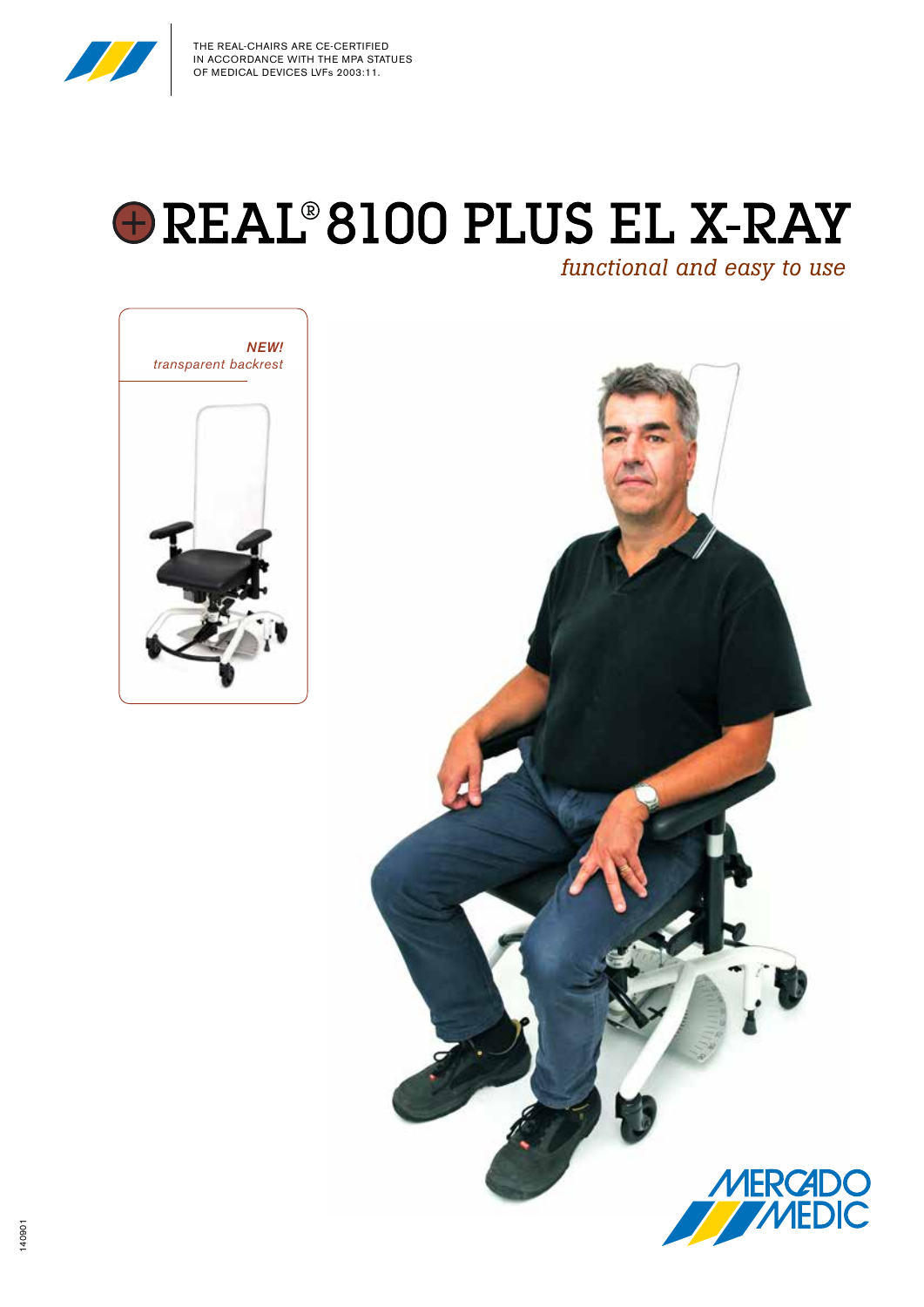

# *Functional chair – rational examination*

An X-ray chair is subject to strict demands from doctors, nurses and patients. In order to carry out an examination with the patient in a seated position, the chair must be functional and easy to adjust. The X-ray chair must also work well with X-ray equipment in general. Furthermore, if the chair is comfortable and can offer the patient an ergonomically correct position, the examination can be completed more quickly. The design of the chair must be stable for the patient's safety, while at the same time be easy for the staff to manoeuvre.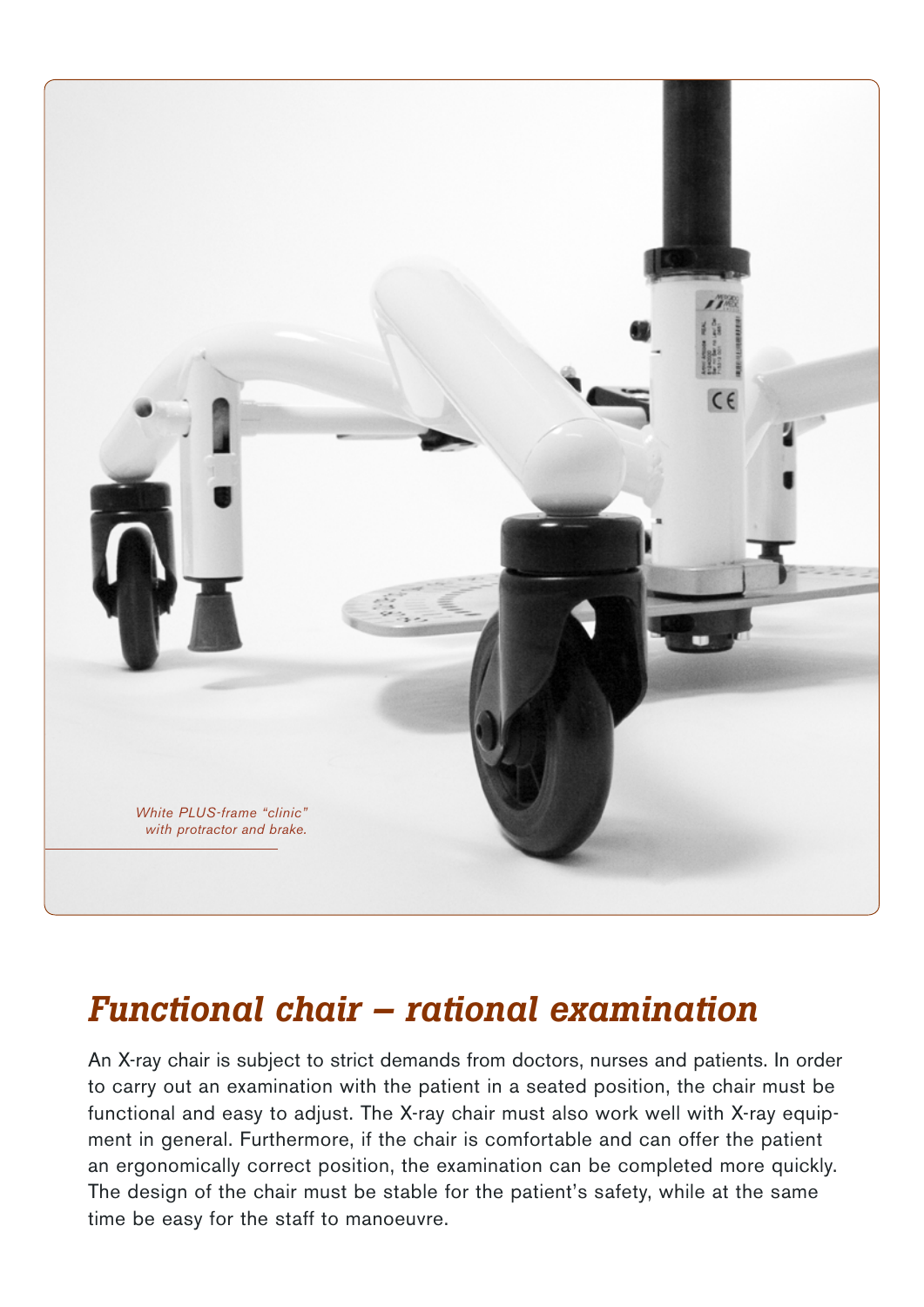





*Positioning/hip belt. Protractor and brake are controlled by foot. Remote controls.*



#### *Easy to use*

REAL 8100 PLUS EL X-RAY is a Swedish-manufactured electrically operated chair adapted for use in connection with X-rays. It is designed with a focus on ergonomics, function and flexibility. The chair is comfortable, stable and easy to operate. A remote control is used to adjust the electric height setting of no less than 28 cm. This gives staff the freedom to adjust the chair even at a distance.

#### *Safe and smooth*

For patient safety, the REAL 8100 PLUS EL X-RAY has a convenient, newly designed, fully welded underframe with a safe, easily operated brake.

The chairs brake can be applied using either a pedal or lever (either manually or by remote control).

The mechanical protractor ( $\pm$  90° at 5-degree intervals) provides the facility to X-ray the patient from the desired angle.

The seats angle is reset when pressure is applied to the foot control at the rear of the frame.

#### *Correct positioning*

The adjustable seat angle, forwards and backwards, makes it easy to find the correct position for the patient.

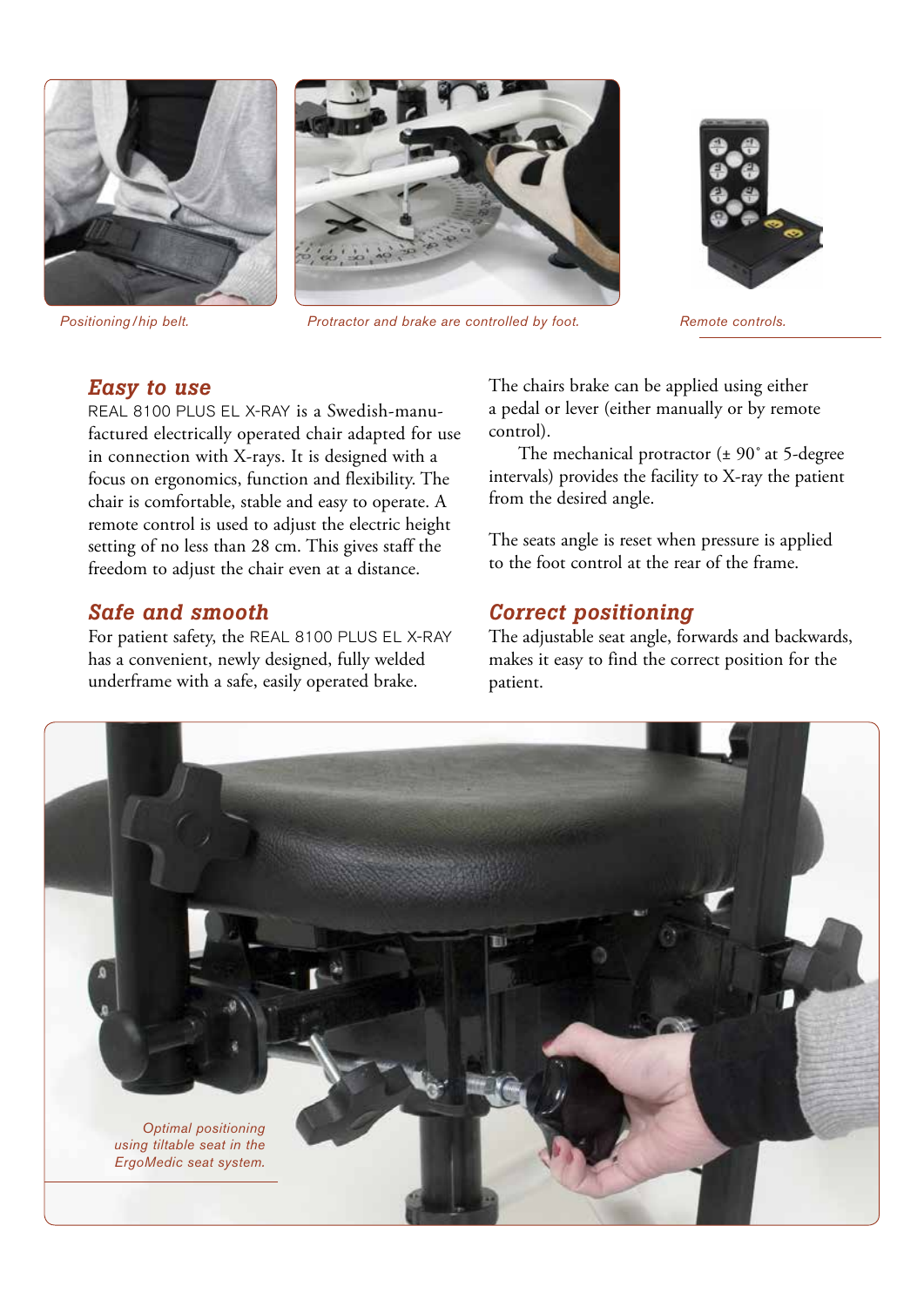# *Comfortable for the patient*

To increase the sitting comfort, Mercado Medic has collaborated with the renowned physiotherapist Bengt Engström to develop the ErgoMedic seat system. For optimal sitting comfort, the ErgoMedic plus seats have the right form and softness to ensure optimal stability and comfort, higher under the thigh than the buttocks.

Its form distributes pressure evenly and effectively, and prevents the user from sliding forward when the seat is angled. The back edge of the seat is lowered to increase the sitting depth. This allows the seat bone nodules to move backwards when the patients spine is stretched, reducing discomfort for the patient.

#### *Flexibility with different backrests*

The low backrest is adapted for X-rays of the lumbar and the thoracic spine while the high backrest, with neckrest made of Makrolon, is suitable for X-rays of the cervical spine. The carbon fibre backrest has been developed primarily for scoliosis patients. It provides support for the patients lower back, lumbar spine, thoracic spine, cervical spine and neck. The carbon fibre backrest is very light and easily

replaceable. The transparent backrest provides the ability to quickly align the "cross" on the patient, fore more accurate positioning and scanning.

This backrest is very "all-round" and also works well for a range of other needs, such as chest X-ray. You do not need to switch back to various patients and situations.

All backrests is also adjustable in height, angle and depth.

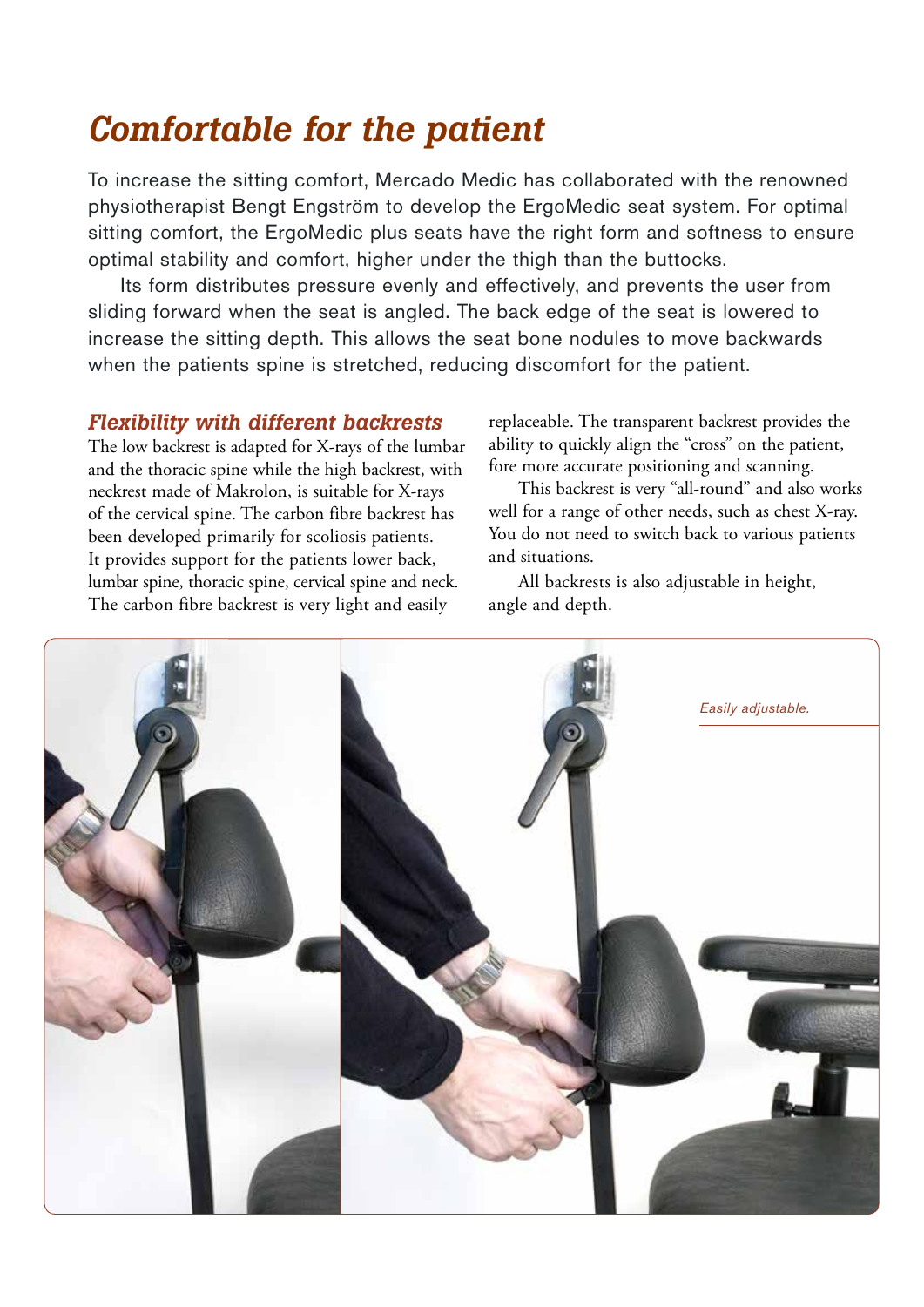

*Low backrest 33x16 cm (standard).*

*High carbon fibre backrest (optional).*





*Backrest with neck support in Makrolon (standard).*

*High, transparent backrest (optional) – NEW!*

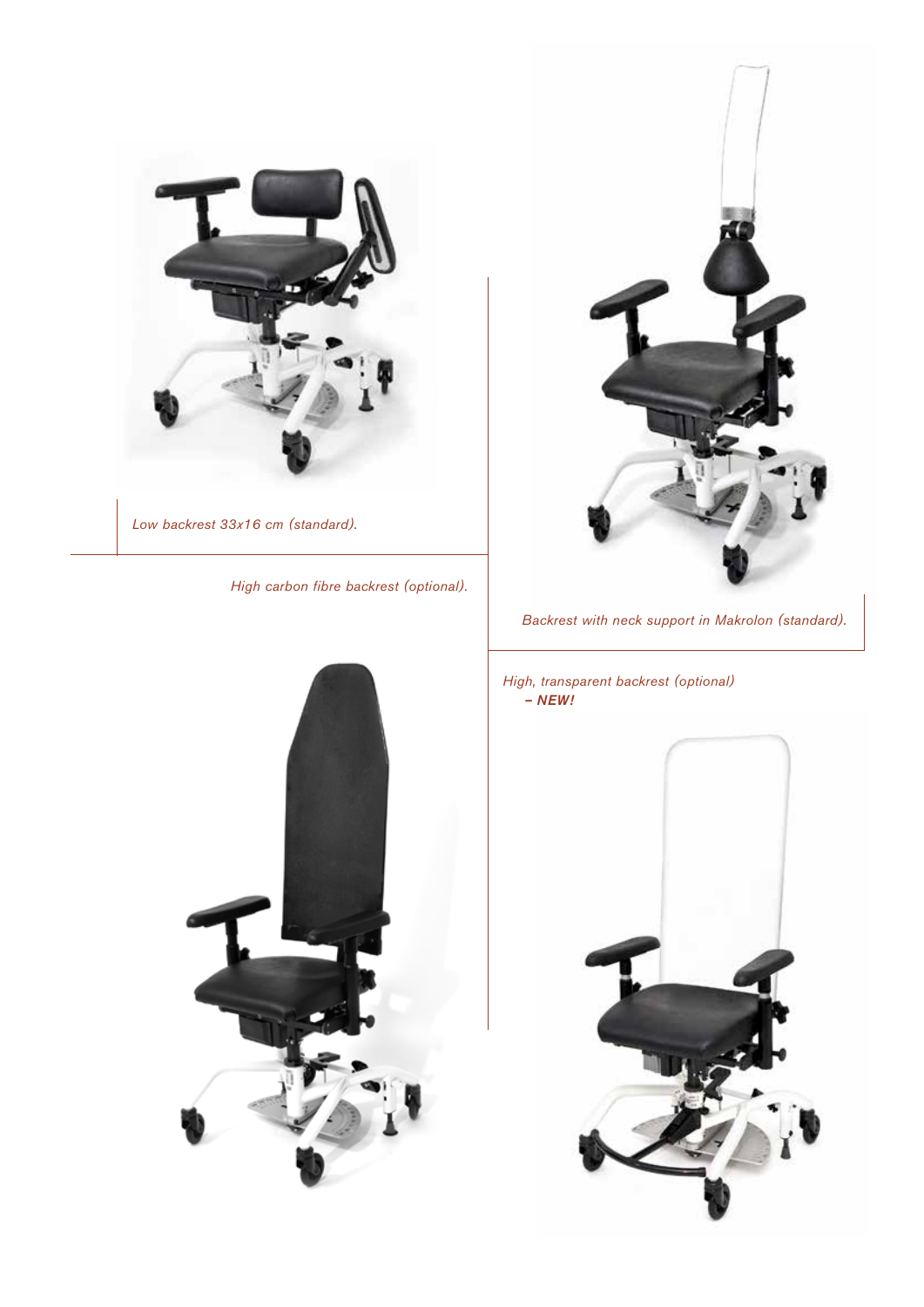## *Standard- or Comfort version*

REAL 8100 PLUS EL X-RAY are available in STANDARD or COMFORT version.

The comfort version includes electric seat angle adjustment and electric brake. These functions can be adjusted via remote control.

#### *Options and accessories*

Options for more efficient examinations include alternative seat sizes, footrests, positioning belts and high carbon fibre/high transparent backrest. The folding foot ring provides comfortable foot support.



We have now the pleasure to offer a new, further developed seat as an option to REAL 8100 PLUS EL X-RAY.

This new seat has a built-in trailing edge causing the patient to more quickly find the correct positioning. It can replace the low backrest (33x16 cm). This results in a smaller number of drills and accessories to the chair, and as well a faster and more efficient examination.

As accessories, we have wall mounts for the backrests that is not mounted on the chair.

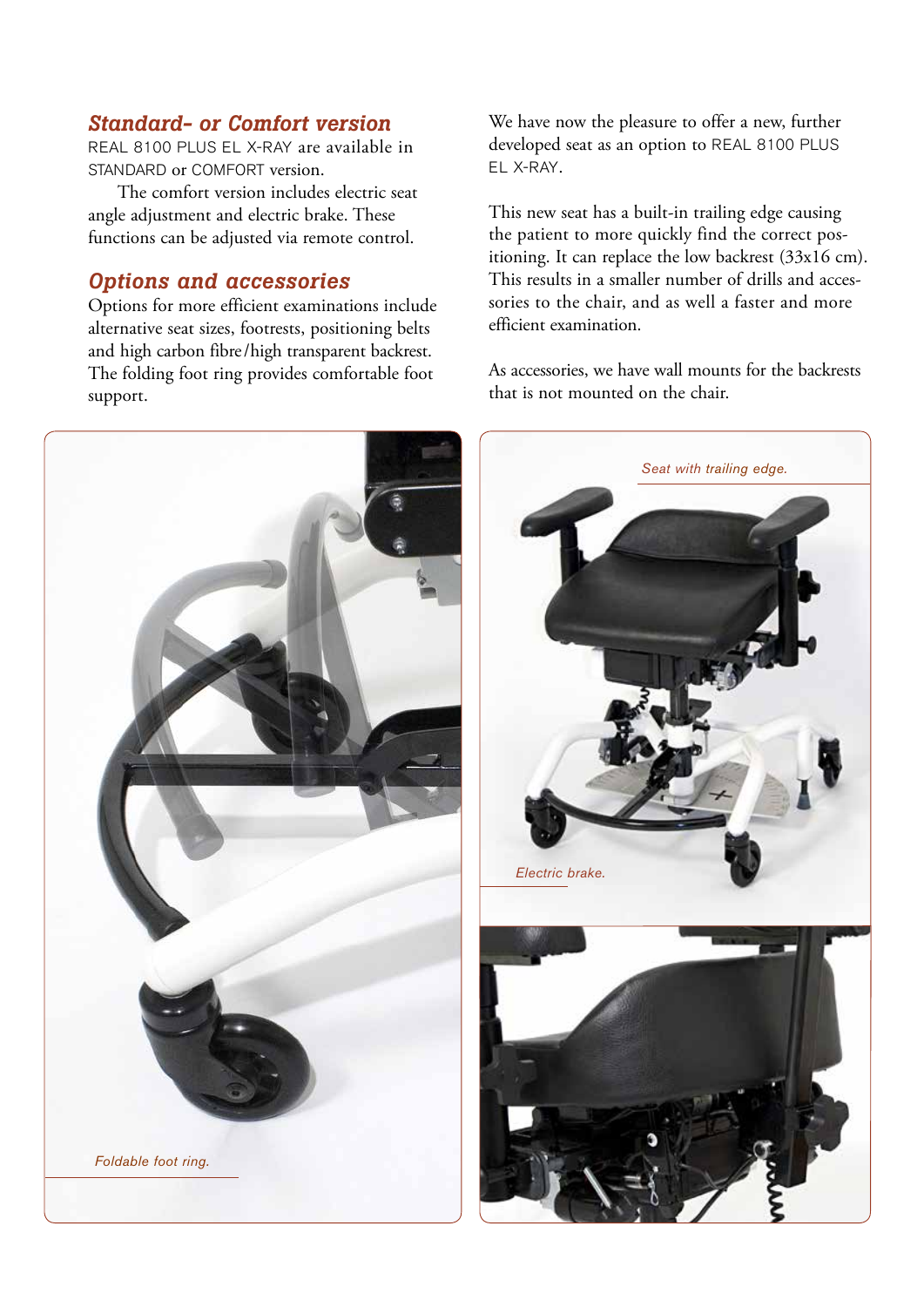

*Foldable armrest for easier lateral movements.*

*Wall mounts for backrests that is not mounted on the chair.*

**Jean** 

### *Swedish quality*

REAL 8100 PLUS EL X-RAY is developed and manufactured in-house in Sweden. The chair is EMC-tested at Intertek and approved in accordance with EN 60601-1-1 and EN 60601-1-2. The PLUS-frame is tested at Sveriges Tekniska Forskningsinstitut (SP) and apporved in accordance with EN:1335. Strict quality requirements guarantee many years of safe operation.